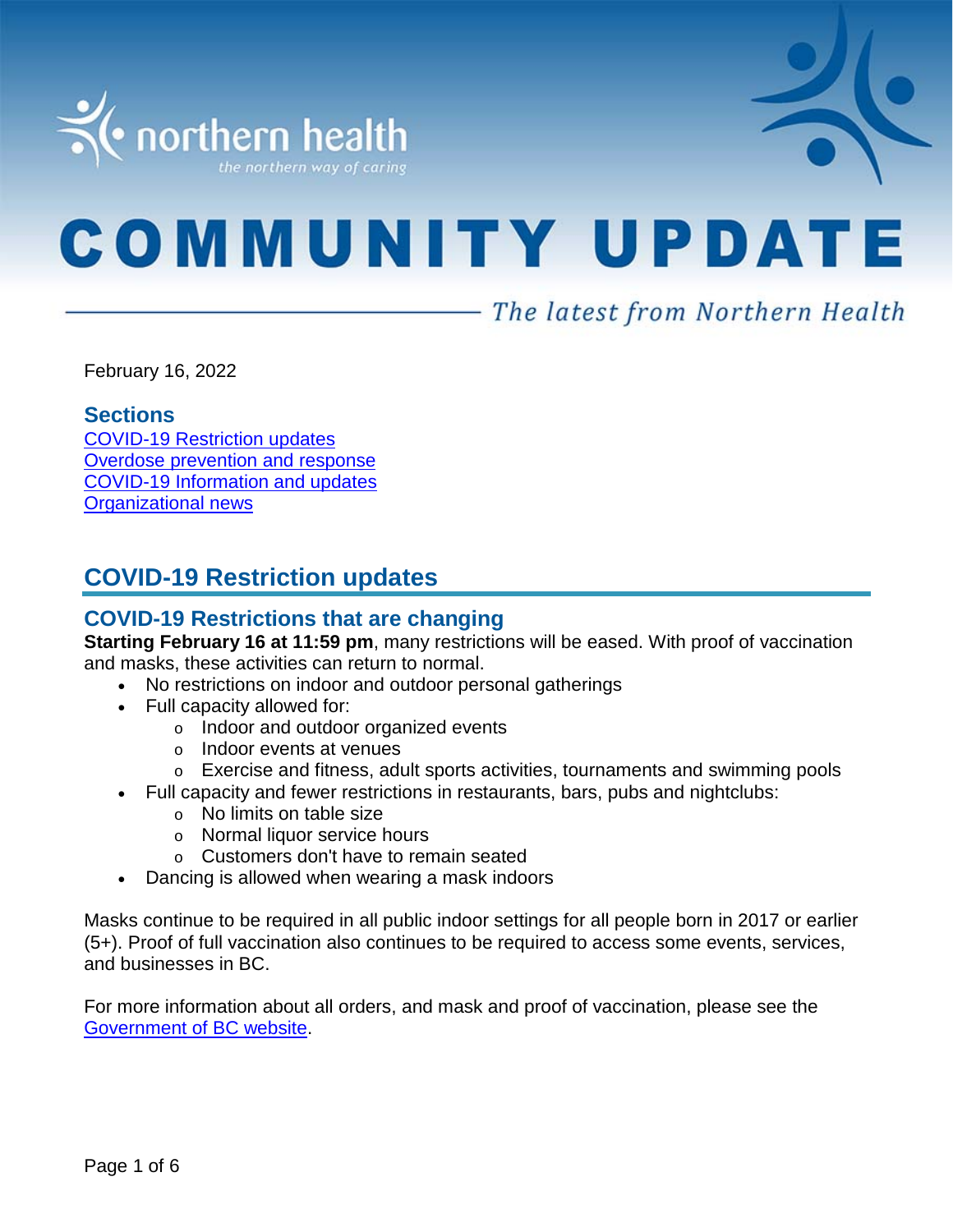# <span id="page-1-0"></span>**Overdose prevention and response**

## **Coroner Reports for Illicit Drug Toxicity Deaths up to December 2021 Provincial Summary:**

- November 2021 and December 2021 saw the two largest numbers of suspected deaths ever recorded in a month, which equates to approximately seven deaths per day
- In 2021, VCH had the highest rate of illicit drug toxicity deaths in the province with a rate of 49 deaths per 100,000 individuals.

For specific regional information, please refer to the following tables from the [Illicit Drug](http://www2.gov.bc.ca/assets/gov/birth-adoption-death-marriage-and-divorce/deaths/coroners-service/statistical/illicit-drug.pdf)  [Toxicity Deaths in BC report:](http://www2.gov.bc.ca/assets/gov/birth-adoption-death-marriage-and-divorce/deaths/coroners-service/statistical/illicit-drug.pdf)

- Table 13: Illicit Drug Toxicity Deaths by Month of Death and Health Authority and Township, 2020-2021 (page 14)
- Table 14: Illicit Drug Toxicity Deaths by Health Services Delivery Area (HSDA), 2011-2021 (page 15)
- Table 15: Illicit Drug Toxicity Deaths by HSDA and Month, 2021 (page 16)
- Table 16: Illicit Drug Toxicity Death Rates by Health Services Delivery Area per 100,000, 2011-2021 (page 17)
- Table 17: Illicit Drug Toxicity Death Rates (per 100,000 person-years) by Top Local Health Areas (LHA) in 2021, 2016-2021 (pages 18-20)

The full reports can be found here:

- [Illicit Drug Toxicity Deaths in BC January 1, 2011 –](https://www2.gov.bc.ca/assets/gov/birth-adoption-death-marriage-and-divorce/deaths/coroners-service/statistical/illicit-drug.pdf) December 31, 2021
- [Illicit Drug Toxicity Type of Drug Data Data to December 31, 2021](https://www2.gov.bc.ca/assets/gov/birth-adoption-death-marriage-and-divorce/deaths/coroners-service/statistical/illicit-drug-type.pdf)

We continue to see illicit toxicity deaths primarily in private and other residences. There have been **no deaths at supervised consumption or drug overdose prevention sites**. There is **no indication that prescribed safe supply is contributing to illicit drug deaths**.

Fentanyl and analogues continue to be detected in over 80% of deaths, and there has been an increase of benzodiazepines found in illicit substances making it difficult to respond to drug poisonings/overdoses.

#### **Further resources**

- [Benzos with Opioids](https://towardtheheart.com/assets/uploads/1609802595WXFJCmRP6tu1qI04J8t6BzVqs7D6e2JA3DiRkVR.pdf)
- [Fentanyl | Toward the Heart](https://towardtheheart.com/fentanyl)

# <span id="page-1-1"></span>**COVID-19 Information and updates**

#### **COVID-19 testing and self-isolation**

Guidance for [when to get a COVID-19 test](https://bc.thrive.health/) has been updated.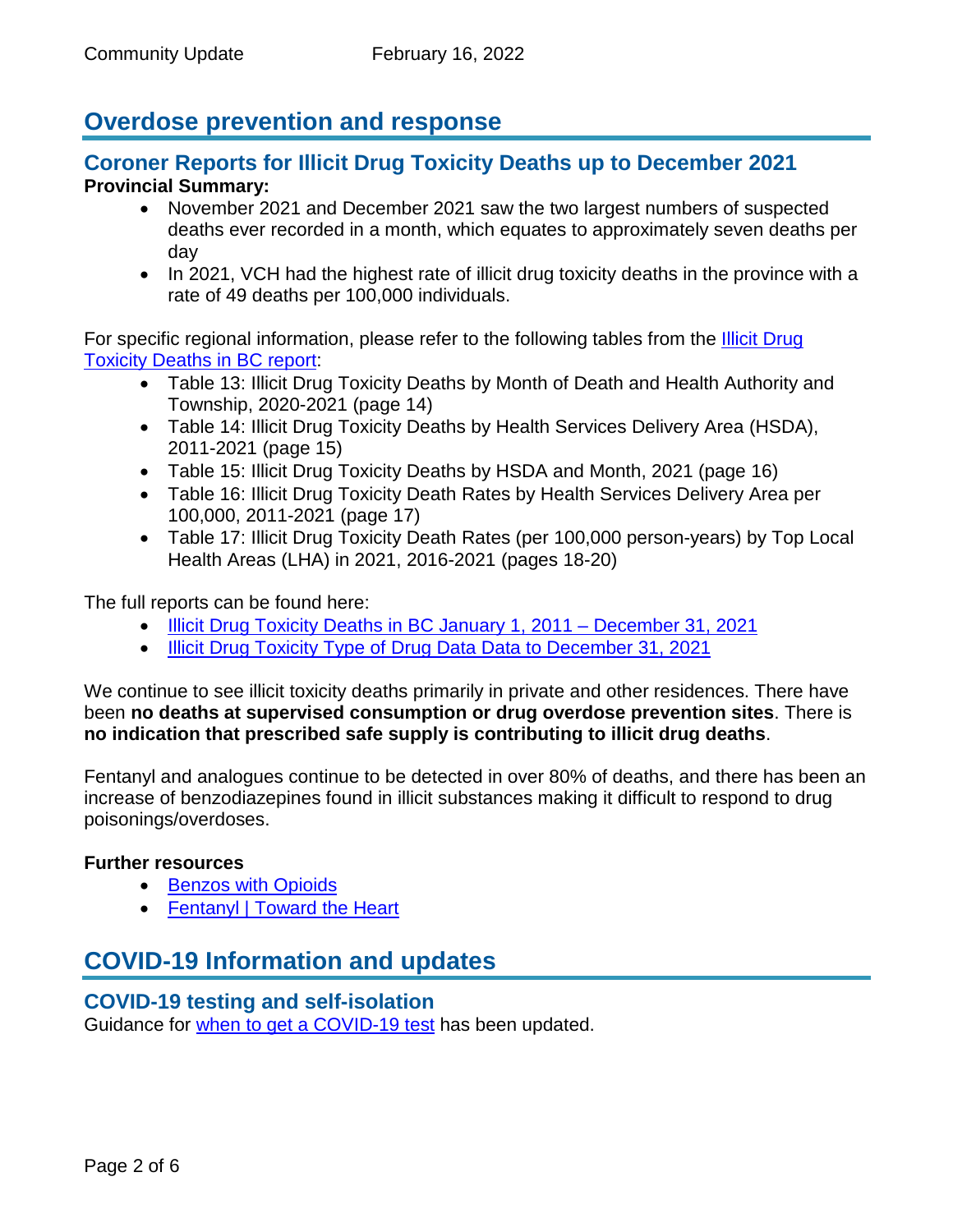A COVID-19 test is not recommended if:

- You have no symptoms, even if you are a close contact of someone who has tested positive
- You are fully vaccinated (two doses), experiencing mild symptoms and can manage your illness at home. Self-isolate for five days. Notify your close contacts so they can self-monitor for symptoms

A COVID-19 test is recommended if:

- You have symptoms, and:
	- o You are at higher risk of severe illness
	- o You identify with a high-risk setting such as health care workers, first responders, residents of congregate settings, or live in a remote or rural community

For more information, including how to get a test, and information about rapid test use, please see the **Northern Health Stories site.** 

# **Access/assessment for the rapid tests is only available through the following options:**

- A requisition sent from a primary care provider
- Calling the NH Virtual Clinic at 1-844-645-7811
- Completion of the NH COVID-19 Test Booking

**Note:** Patients with mild symptoms will be asked to stay home and self-isolate, and will not be provided with a rapid test based on their symptoms and risk factors.

Patients who require testing (dependant on symptoms and risk factors) will be referred to a test site for a PCR test or to pick up a take-home rapid test. Most tests will be PCR. A friend, family member, etc. may pick up the take-home rapid test on the patient's behalf. Availability of rapid tests may be limited at times, depending on supply.

# **Get your booster (if eligible):**

Boosters are the health care system's best defense against COVID-19 because the vaccine becomes less effective over time. The booster returns, and even improves, vaccine effectiveness from shortly after when you received Dose 2. Boosters help protect our seniors, who are most likely to experience severe illness and hospitalization as a result of COVID-19 infection. **If or when you are eligible (6 months after Dose 2), please [book your booster](https://www.getvaccinated.gov.bc.ca/s/) immediately.** For more information on Omicron and the importance of getting your booster dose, check out ["Omicron Wave COVID-19"](https://youtu.be/Dm_lvD2_wEg), a presentation by Medical Health Officer Dr. Corneil.

# **COVID-19 treatments in BC**

Northern Health has established a process for access to anti-viral COVID-19 treatments for high-risk groups. Therapeutic treatments for COVID-19 have been approved for use outside hospitals. These treatments do not stop you from getting COVID-19. They are used to prevent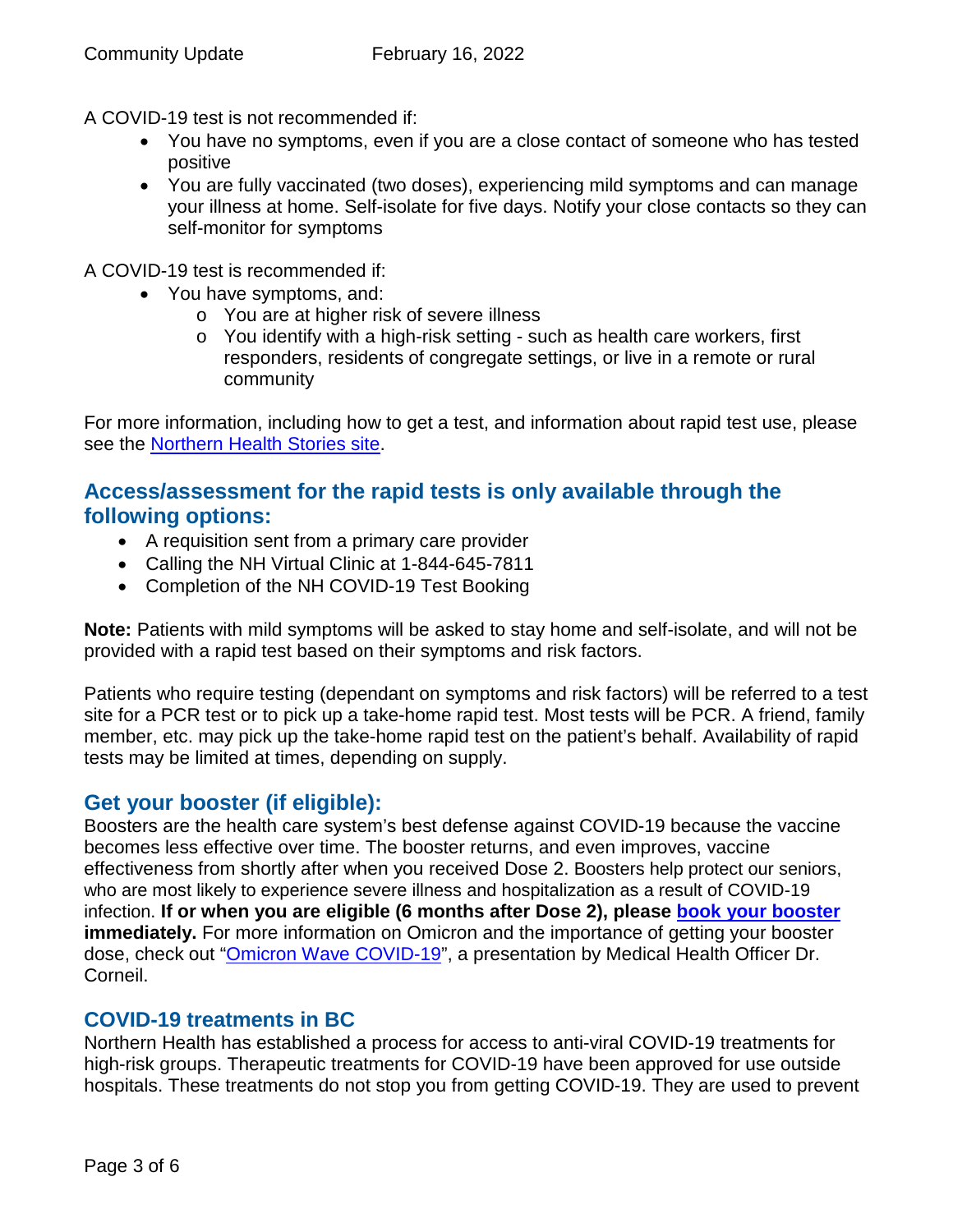severe illness in people who are at higher risk from COVID-19. To be effective, they must be taken within five to seven days of developing symptoms. If you have received a notice that you are clinically extremely vulnerable for COVID-19, and you receive a positive COVID-19 test result, please contact your primary care provider for more information.

Visit the [Government of BC](https://www2.gov.bc.ca/gov/content/covid-19/vaccine/treatments) and [British Columbia Centre for Disease Control \(BCCDC\)](http://www.bccdc.ca/health-info/diseases-conditions/covid-19/about-covid-19/treatments) websites for more information about COVID-19 treatments.

## **Proof of vaccination**

By order of the Provincial Health Officer, proof of full vaccination is required to access some events, services and businesses in BC. This requirement has been extended until June 30, 2022.

Proof of vaccination requirements apply to all people born in 2010 or earlier (12+) and covers access to many events and places, such as concerts, restaurants, swimming pools, indoor tickets sporting events, and others. Detailed information can be found on the **Province of BC** [website.](https://www2.gov.bc.ca/gov/content/covid-19/vaccine/proof)

#### **Youth aged 12 to 18**

Youth aged 12 to 18 can carry their own BC Vaccine Card, or have a trusted adult carry it for them. Youth are not required to show valid government photo ID.

- 12 year olds only need to show proof of 1 dose of vaccine
- 13 to 18 year olds need to show proof of 2 doses of vaccine

#### **Children aged 5 to 11**

Children aged 5 to 11 are not required to show proof of vaccination.

#### **COVID-19 vaccine**

Please visit the [BCCDC COVID-19 vaccine website](http://www.bccdc.ca/health-info/diseases-conditions/covid-19/covid-19-vaccine) for information about: vaccine doses (first, second, third, booster, and pediatric), vaccine registration and eligibility, vaccines and children, getting a vaccine, vaccine safety, vaccine considerations (including pregnancy), proof of vaccination, and more.

**Please note** that vaccination doses may be by appointment only, not walk-ins. Please see the [Northern Health COVID-19 immunization clinic page](https://www.northernhealth.ca/health-topics/covid-19-immunization-clinics) for more information for your community.

#### **Update on vaccination requirement for health professionals**

In follow-up to the notice given to health professionals in October 2021, the provincial health officer is finalizing, in consultation with all health professional colleges, an order that requires all regulated health professionals to be vaccinated by March 24, 2022, to work in their occupation in British Columbia.

Under the order, regulated health professionals who are vaccinated with one dose before March 24, 2022, may continue to work as long as they receive a second dose 28-35 days after their first dose.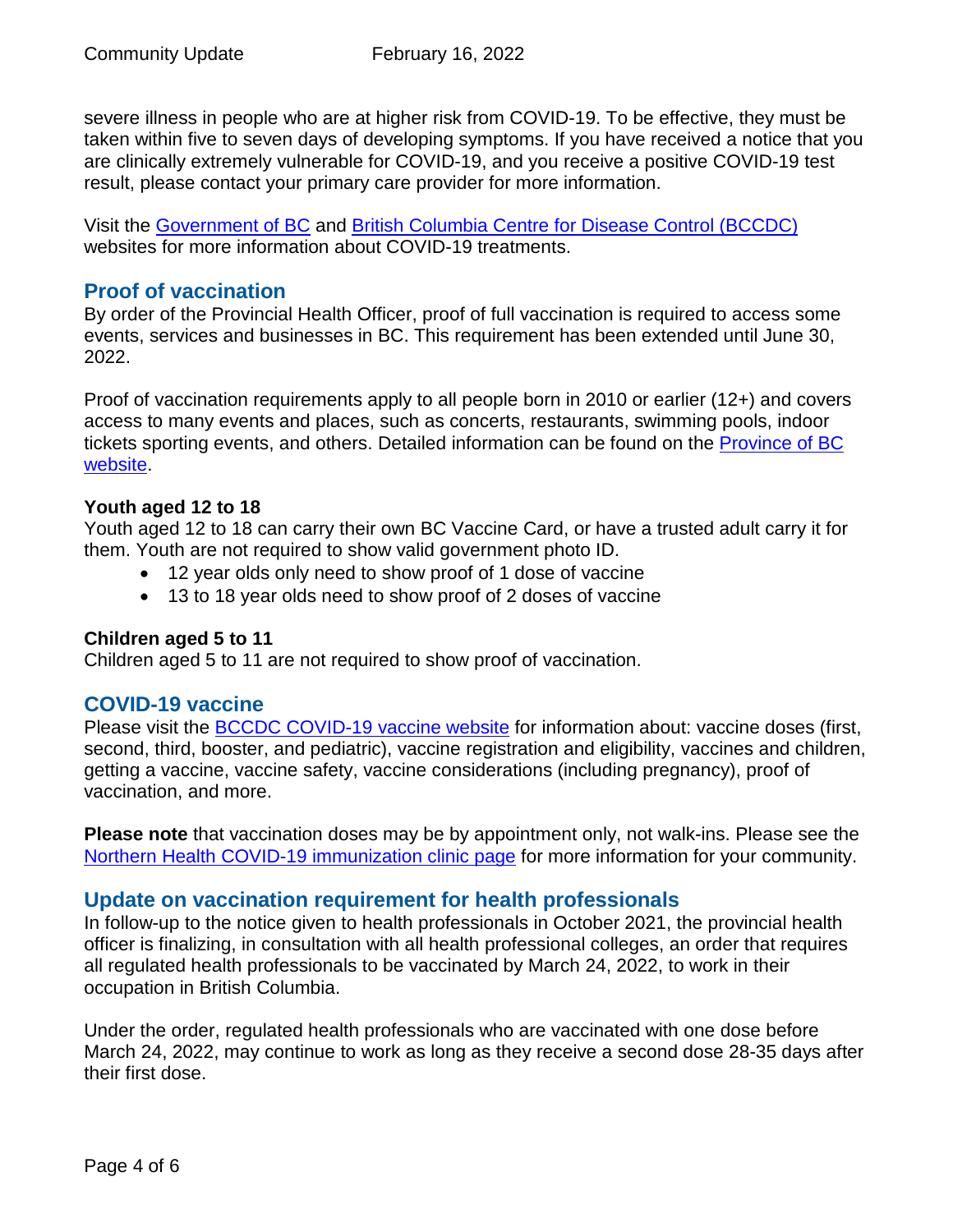To read more about this order, including the health care professionals now included, please see [the Government of BC website.](https://news.gov.bc.ca/releases/2022HLTH0047-000195)

# **Northern BC community immunization coverage**

Immunization coverage for every community in Northern Health is available for you on the [Northern BC community immunization coverage update](https://www.northernhealth.ca/sites/northern_health/files/health-information/health-topics/vaccine/documents/northern-bc-immunization-coverage.pdf) (PDF). This link includes both firstand second-dose counts and percentages per community. It's updated every week.

# **Community Toolkit**

To empower local partners to share helpful information, we have created a [COVID-19](https://www.northernhealth.ca/health-topics/covid-19-vaccine-plan/covid-19-community-toolkit)  [Community Toolkit](https://www.northernhealth.ca/health-topics/covid-19-vaccine-plan/covid-19-community-toolkit) - a digital resource for community partners, which includes vaccine clinic information (including [clinic schedules\)](https://www.northernhealth.ca/health-topics/covid-19-immunization-clinics), a community guide, trusted information and links, and more!

# **BC vaccination coverage rates and COVID-19 activity**

#### **BCCDC COVID-19 dashboard**

Visit the BCCDC [COVID-19 surveillance dashboard](https://public.tableau.com/app/profile/bccdc/viz/BCCDCCOVID-19SurveillanceDashboard/Introduction) for information by local health area (LHA) and community health service area (CHSA).

#### **COVID-19 Numbers**

As of February 15, **27, 384** cases have been reported in the NH region since the beginning of the pandemic.

- New cases: **145**
- Currently in hospital: **52**
	- o Currently in ICU level care in hospital: **15**
- Deaths in the NH region since the beginning of the pandemic**: 295**

For the latest provincial numbers, see the [BC COVID-19 dashboard,](https://experience.arcgis.com/experience/a6f23959a8b14bfa989e3cda29297ded) which is updated Monday-Friday. The dashboard may not work in all browsers; Chrome is suggested.

As well, for a visual comparison of COVID-19 cases in BC by HSDA to other Canadian and global jurisdictions, see the [COVID-19 Epidemiology app.](https://bccdc.shinyapps.io/covid19_global_epi_app/) It's updated on Mondays, Wednesdays, and Fridays.

- [BC COVID-19 pandemic update](https://news.gov.bc.ca/releases/2022HLTH0051-000216) February 14, 2022
- [BCCDC Situation Report](http://www.bccdc.ca/Health-Info-Site/Documents/COVID_sitrep/Week_4_2022_BC_COVID-19_Situation_Report.pdf) February 10, 2022

# **Trusted links and resources for COVID-19**

- [Northern Health online booking form -](https://northernhealthcovid.secureform.ca/index.php) COVID-19 test
- [BC Centre for Disease](http://www.bccdc.ca/health-professionals/clinical-resources/covid-19-care) Control
- [HealthLink BC COVID-19 page](https://www.healthlinkbc.ca/health-feature/coronavirus-disease-covid-19)
- [WHO FAQ](https://www.who.int/news-room/q-a-detail/q-a-coronaviruses)
- [Health Canada FAQ](https://www.canada.ca/en/public-health/services/diseases/2019-novel-coronavirus-infection/canadas-reponse.html)
- [COVID-19 content in other languages](http://www.bccdc.ca/health-info/diseases-conditions/covid-19/about-covid-19/translated-content)
- WorkSafe BC [COVID-19 information and resources](https://www.worksafebc.com/en/covid-19)
- Northern Health Virtual Primary and Community Care Clinic: **1-844-645-7811**